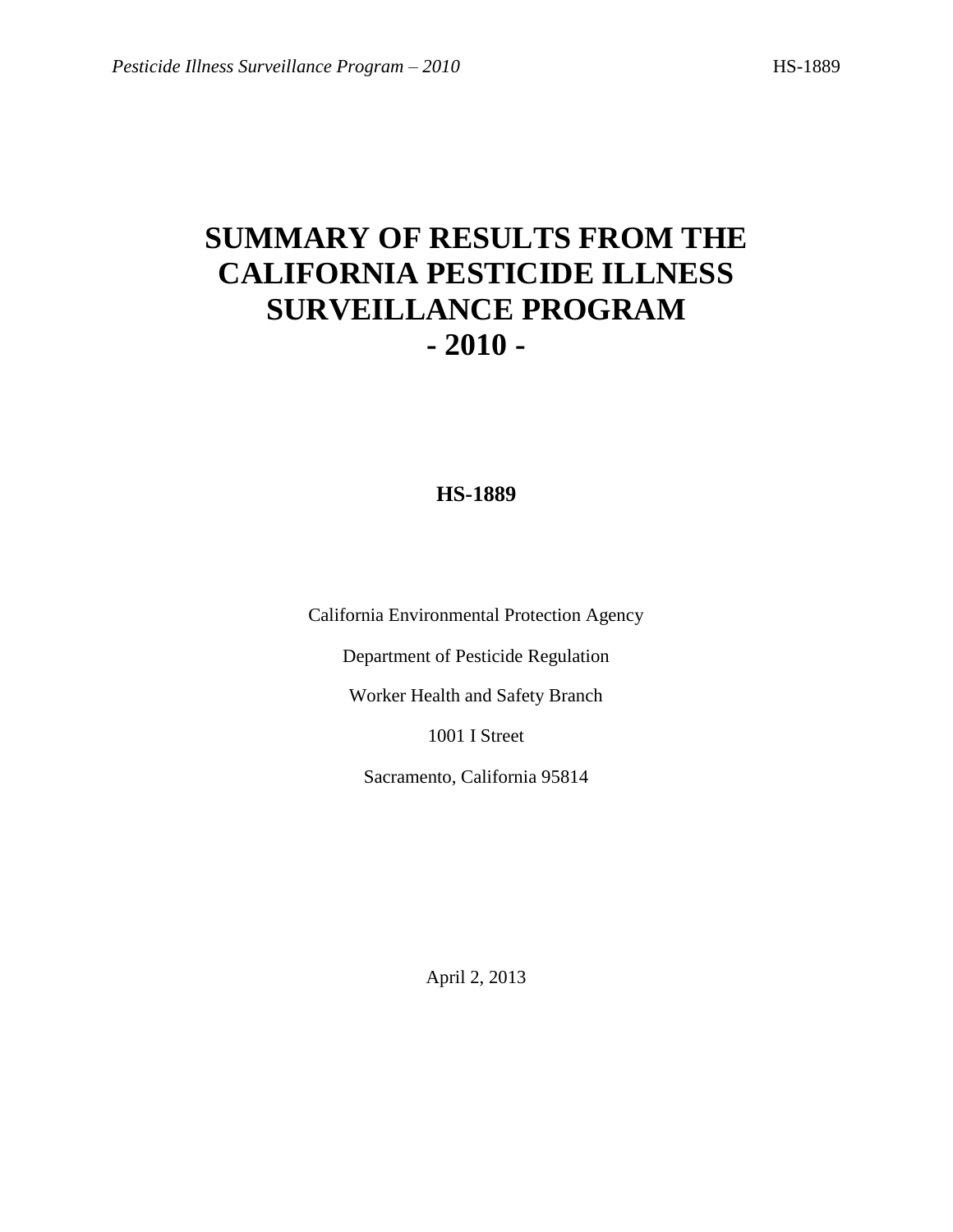## **Format Change Note**

This report provides a summary of illnesses identified by the Pesticide Illness Surveillance Program (PISP) of the California Department of Pesticide Regulation (DPR) in 2010. Historically, this report has served as the primary source of PISP data for a calendar year. In an effort to shorten the gap in the publication of the annual report and provide current illness data, this report will consist of a shorter summary accompanied by the complete body of data tables traditionally published with the report.

The decision to change the report format also reflects PISP adaptation to technological advances. With the publication of the California Pesticide Illness Query program (CalPIQ) in 2009, the public can retrieve reports of pesticide illness and generate reports according to their own specifications. CalPIQ is available at<http://apps.cdpr.ca.gov/calpiq> and can retrieve cases evaluated as definitely, probably, or possibly related to pesticides from 1992 through the most recent year published.

## **Executive Summary**

DPR identified 1,114 cases as potential health effects of pesticide exposure. This represents a 16% decrease from the 1,329 cases investigated in 2009, but remains within the range typical of recent years. The California Poison Control System (CPCS) remained a major source of case identification. Of the 1,114 cases identified in 2010, CPCS transmitted reports of 575 (52%), an increase from the 509 reported in 2009.

DPR scientists concluded that pesticide exposure had been at least a possible contributing factor to 811 (73%) of the 1,114 cases. Agricultural use of pesticides was the source of exposure in 231 (28%) of the 811 cases.

## **Background, Sources, and Purpose of Illness Surveillance**

DPR administers the California pesticide safety program, widely regarded as the most stringent in the nation. Mandatory reporting of pesticide<sup>1</sup> illnesses has been part of this comprehensive program since 1971. Illness reports are collected, evaluated, and analyzed by program staff. PISP is the oldest and largest program of its kind in the nation; its scientists provide data to regulators, advocates, industry, and individual citizens.

l

<sup>&</sup>lt;sup>1</sup> "Pesticide" is used to describe many substances that control pests. Pests may be insects, fungi, weeds, rodents, nematodes, algae, viruses, or bacteria -- almost any living organisms that cause damage or economic loss, or transmit or produce disease. Therefore, pesticides include herbicides, fungicides, insecticides, rodenticides, and disinfectants, as well as insect growth regulators. In California, adjuvants are also subject to the regulations that control pesticides. Adjuvants are substances added to enhance the efficacy of a pesticide, and include emulsifiers, spreaders, and wetting and dispersing agents.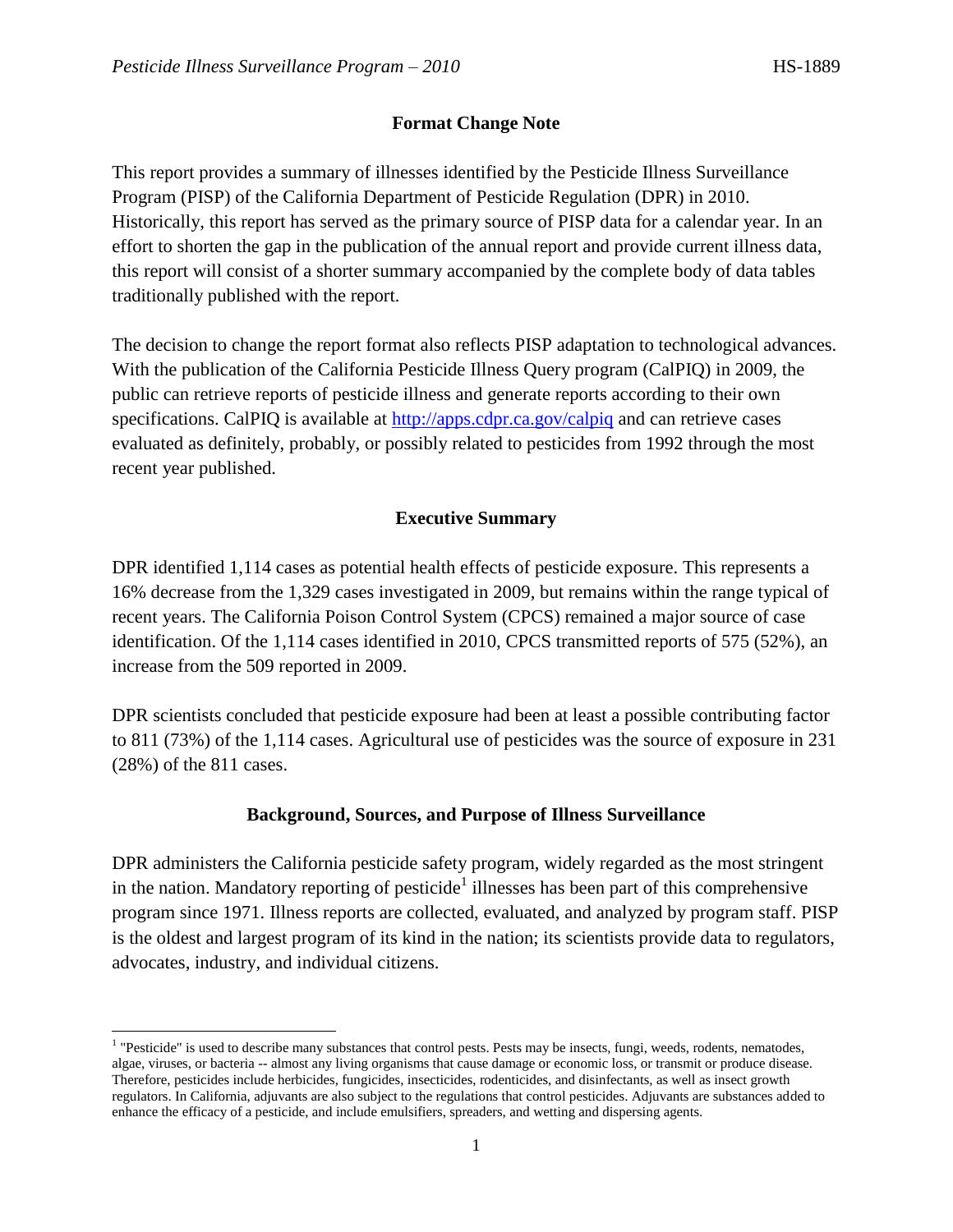Under Health and Safety Code section 105200, California physicians are required to report any suspected case of pesticide-related illness or injury by telephone to the local health officer within 24 hours of examining the patient. The law requires health officers to inform the county agricultural commissioner (CAC) and to complete a pesticide illness report (PIR), which is sent to the Office of Environmental Health Hazard Assessment (OEHHA), the Department of Industrial Relations (DIR), and DPR. This reporting pathway identifies only a minority of the cases investigated. DPR strives to ensure that PISP captures the majority of significant illness incidents. To identify unreported pesticide cases, DPR has a memorandum of understanding with DIR and the Occupational Health Branch of the California Department of Public Health (CDPH-OHB), under which PISP scientists review copies of the Doctor's First Report of Occupational Illness and Injury (DFROII), documents that workers' compensation claims payers are required to forward to DIR and are subsequently shared with CDPH. PISP Scientists select for investigation any DFROII that mentions a pesticide as a possible cause of injury, or mentions unspecified chemicals if the occupation or setting is one in which pesticide use is likely. Another significant source of pesticide illness cases is the California Poison Control System, which began assisting in pesticide illness reporting in 1999. When medical professionals contact CPCS and suspect that a pesticide caused an illness, CPCS submits a pesticide incident report to DPR which satisfies the physician's reporting requirement. Through our contract with CPCS, we continue to identify hundreds of symptomatic exposures that otherwise would have escaped detection.

Agricultural commissioners investigate identified pesticide illnesses that occur in their jurisdictions, whether or not they involve agriculture. DPR provides instructions, training and technical support for investigators. The instructions include directions for when and how to collect samples to document unintended exposure or contamination of persons and/or the environment. As part of the technical support, DPR contracts with the California Department of Food and Agriculture Center of Analytical Chemistry to analyze the samples. When investigations are complete, CACs send reports to DPR describing their findings. These reports describe the circumstances that may have led to pesticide exposure and the consequences to the exposed individuals. DPR scientists evaluate medical reports and all information the CACs gather in the investigative process. They abstract and encode basic descriptors of the event, then undertake a complex synthesis of all available evidence to assess the likelihood that pesticide exposure caused the illness. Standards for the determination are described in the PISP program brochure, "Preventing Pesticide Illness," which can be viewed or downloaded from DPR's web site at [http://www.cdpr.ca.gov/docs/whs/pisp/brochure.pdf.](http://www.cdpr.ca.gov/docs/whs/pisp/brochure.pdf)

DPR maintains its surveillance of human health effects of pesticide exposure in order to evaluate the circumstances of pesticide exposures that result in illness. DPR scientists regularly consult the PISP database to evaluate the effectiveness of DPR's pesticide safety regulatory programs and assess need for changes. If illness reports indicate excessive risk, DPR may implement additional restrictions on pesticide use by providing CACs with California-specific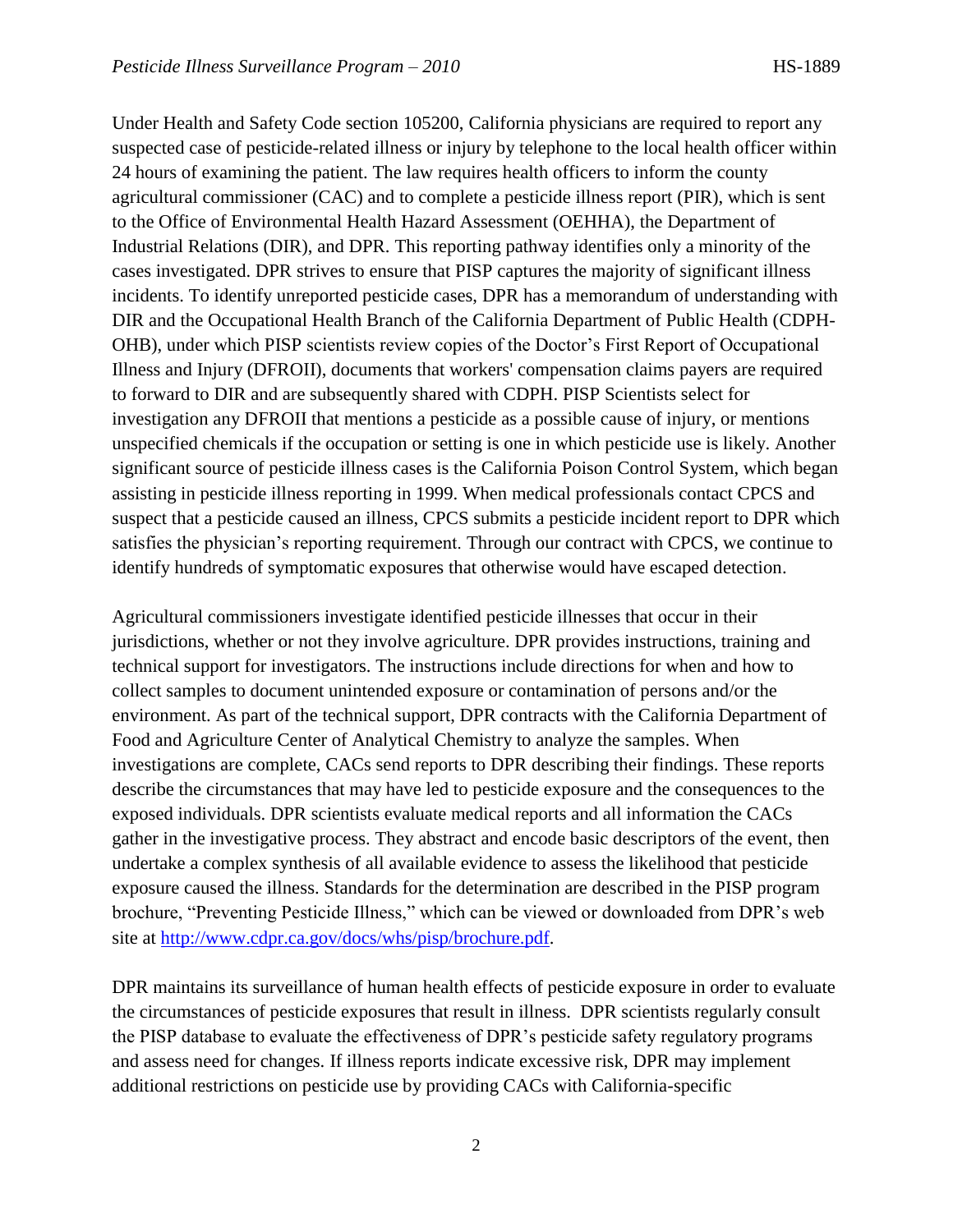recommendations for pesticide application permit conditions or by changing regulations. If an illness incident results from illegal practices, state and county enforcement staff take appropriate action to deter future incidents.

#### **2010 Numeric Results – Totals**

In 2010, 1,114 cases were identified as potential health effects of pesticide exposure (see Figure 1). This represents a 16% decrease from the 1,329 cases investigated in 2009, but remains within the range typical of recent years.



A case is the Pesticide Illness Surveillance Program representation of a person whose health problems may relate to pesticide exposure.

An episode is an event in which a single source appears to have exposed one or more people (cases) to pesticides.

Associated cases are those evaluated as definitely, probably, or possibly related to pesticide exposure. A definite relationship indicates a high degree of correlation between the pattern of exposure and resulting symptomatology. The relationship requires both physical evidence of exposure and medical evidence of consequent ill health to support the conclusions. A probable relationship indicates a relatively high degree of correlation between the pattern of exposure and resulting symptomatology. Either medical or physical evidence is inconclusive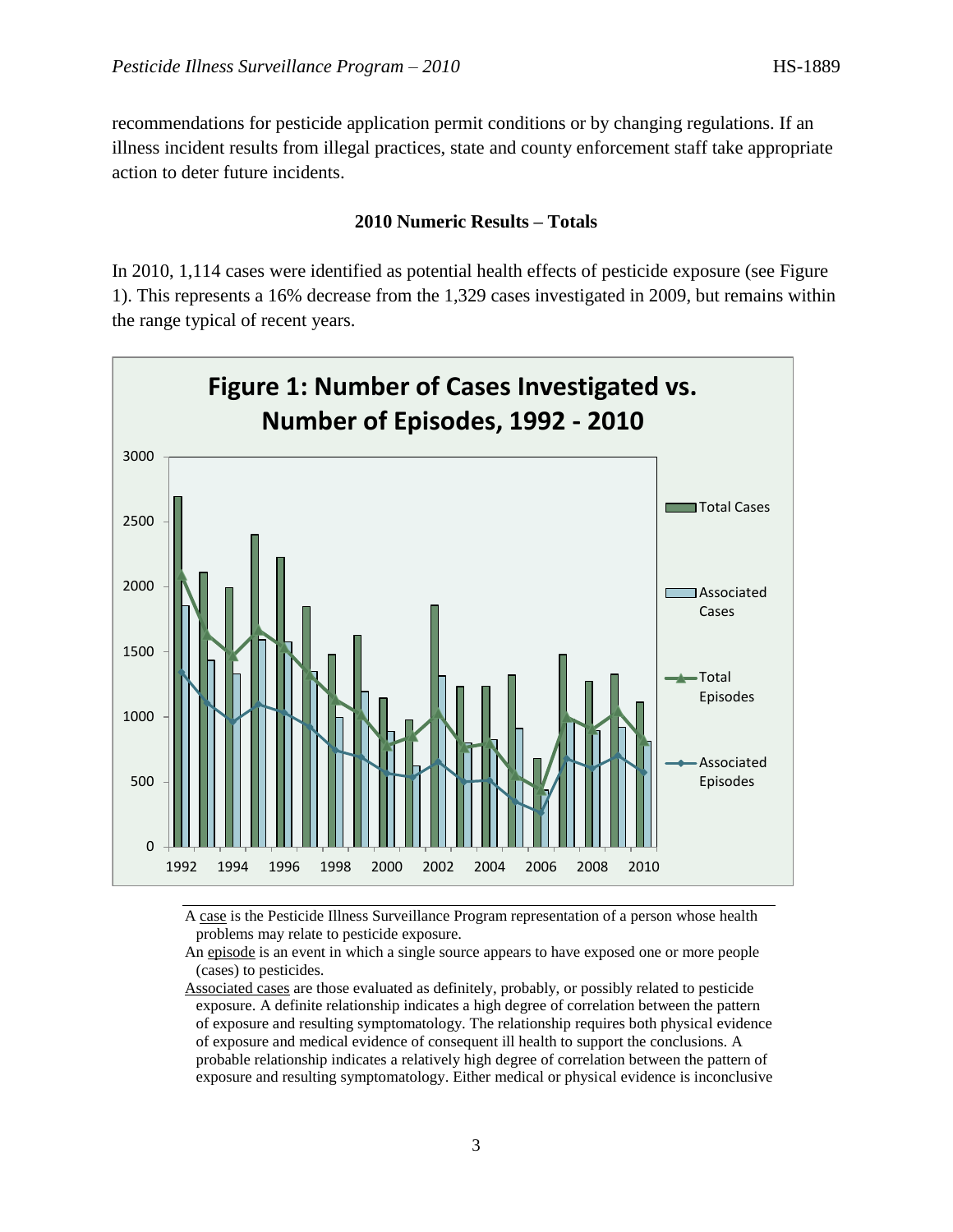or unavailable. A possible relationship indicates that health effects correspond generally to the reported exposure, but evidence is not available to support a relationship. Associated episodes are those in which at least one case was evaluated as associated.

Figure 2 demonstrates the variation in numbers of cases identified by the different sources, as well as an overall downward trend.



DFROII – Doctor's First Report of Occupational Illnesses and Injury (Workers' Compensation document).

PIR – Pesticide Illness Report (physician reporting in compliance with Health and Safety Code Section 105200).

CPCS – California Poison Control System (facilitated physician reporting).

Other – All other methods of case identification, including citizen complaints, contacts by emergency responders, and news reports.

DPR scientists found pesticide exposure to be at least a possible contributing factor to 811 (73%) of the 1,114 cases identified. PISP defines the term "pesticide-associated" as cases evaluated as definitely, probably, or possibly related to pesticide exposure. "Agricultural" is defined as involving pesticides intended to contribute to production of an agricultural commodity, including livestock. This corresponds to the regulatory definition of "production agriculture". Use in nonproduction agriculture are designated "non-agricultural" along with structural, sanitation, or home garden use, as well as pesticide manufacture, transport, storage, and disposal.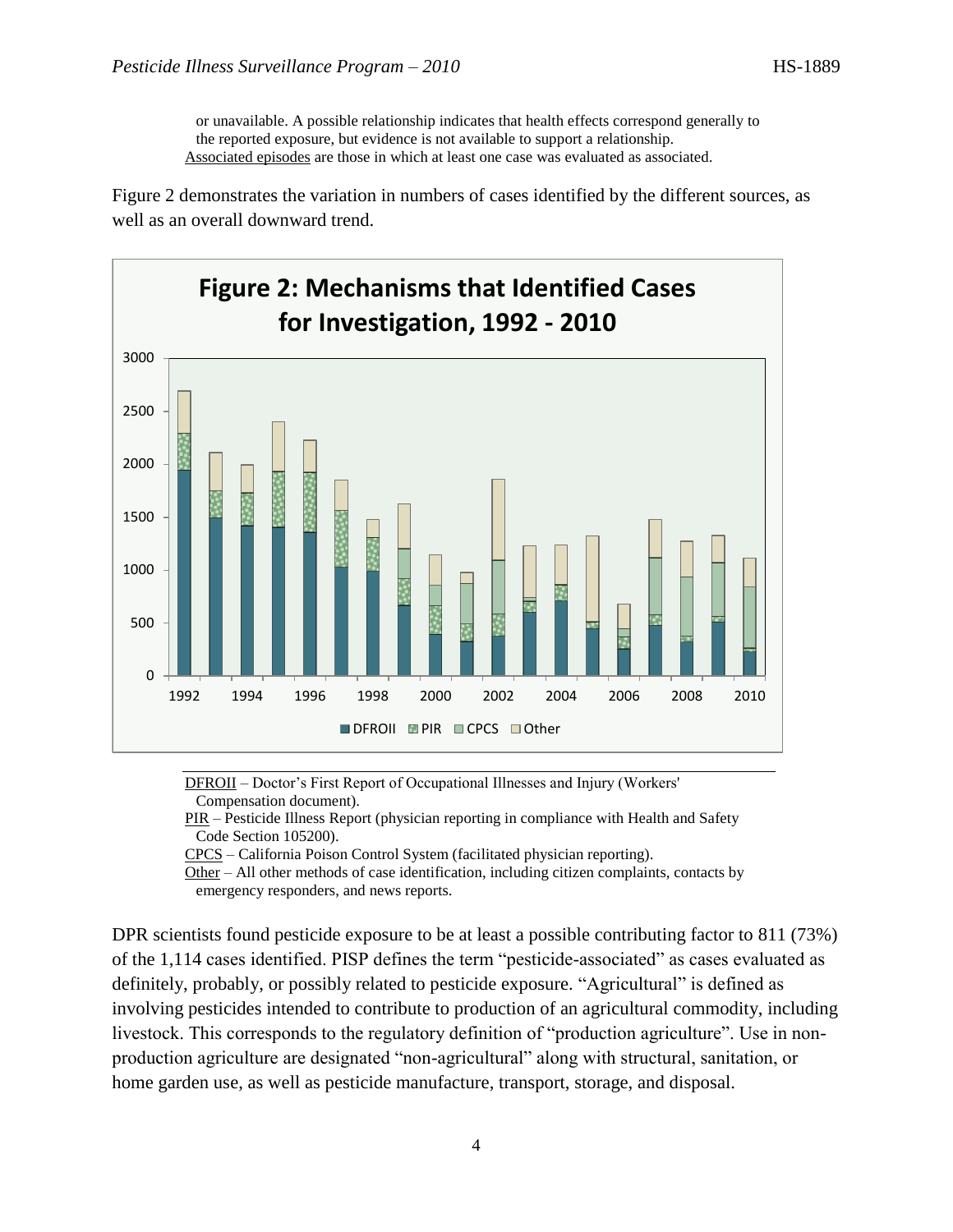Of the 811 pesticide-associated cases, 231 (21% of the 1,114 total cases) were attributed to pesticides used for agricultural purposes. Another 572 associated cases (51%) occurred under circumstances considered non-agricultural. Eight of the 811 pesticide-associated cases could not be characterized as agricultural or non-agricultural due to unclear circumstances presented in investigations. Evidence indicated that pesticide exposure did not cause or contribute to ill health in 158 (14%) of the 1,114 cases assigned for investigation. Insufficient information prevented evaluation of 145 cases (13%) (Figure 3).



- $\overline{a}$  Total cases investigated = 1,114
- <sup>b</sup>*Agricultural* and *Nonagricultural* refer to the intended use of the pesticides definitely, probably, or possibly related to human health effects.
- <sup>c</sup>*Associated Cases, Uncertain if Agricultural* refers to cases in which investigators provided little or no information, such as when victims could not be located or refused interviews.
- <sup>d</sup> *Unlikely/Indirect/Unrelated/Asymptomatic* refers to cases in which the weight of the evidence was against pesticide causation. This occurs when exposed people did not develop symptoms, or if symptoms were not caused or were unlikely to have been caused by pesticide exposure.
- <sup>e</sup> Inadequate means that there was not enough data available or reported to determine if pesticides contributed to ill health.

Table 1 shows the numbers of cases evaluated at each level of relationship. Among the 811 pesticide-associated cases, evidence established a definite relationship to pesticide exposure for 111 (14%), a probable relationship for 469 (58%), and a possible relationship for 231 (28%). See Table 1.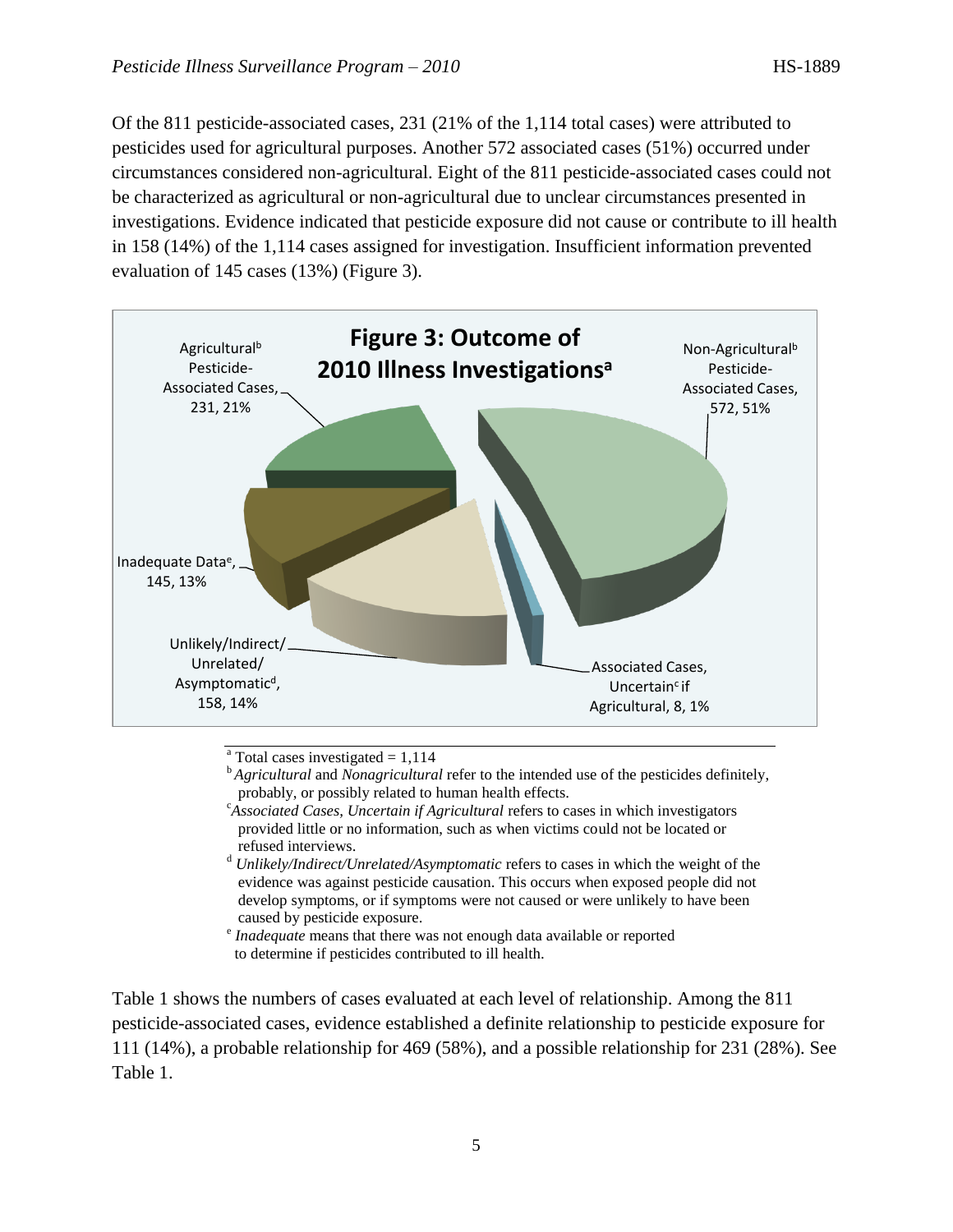| Table 1: Relationship Evaluation of 2010 Illness Investigations |                           |                                   |                                              |       |  |
|-----------------------------------------------------------------|---------------------------|-----------------------------------|----------------------------------------------|-------|--|
| Relationship                                                    | Relation to Agriculture   | Total                             |                                              |       |  |
|                                                                 | Agricultural <sup>a</sup> | Non-<br>Agricultural <sup>b</sup> | Unknown or<br>Not Applicable $\mathrm{^{c}}$ |       |  |
| Definite <sup>d</sup>                                           | 21                        | 90                                | 0                                            | 111   |  |
| Probable <sup>e</sup>                                           | 153                       | 313                               | 3                                            | 469   |  |
| Possible $f$                                                    | 57                        | 169                               | 5                                            | 231   |  |
| <b>Pesticide-Associated Subtotal</b>                            | 231                       | 572                               | 8                                            | 811   |  |
| Unlikely <sup>g</sup>                                           |                           | 19                                | 0                                            | 26    |  |
| Indirect <sup>h</sup>                                           | 0                         | 10                                | 0                                            | 10    |  |
| Asymptomatic <sup>1</sup>                                       | 22                        | 20                                | 0                                            | 42    |  |
| Unrelated <sup>J</sup>                                          | 0                         | 0                                 | 80                                           | 80    |  |
| Not Applicable (inadequate data) <sup>k</sup>                   | 6                         | 108                               | 31                                           | 145   |  |
| <b>Overall Total</b>                                            | 266                       | 729                               | 119                                          | 1,114 |  |

<sup>a</sup> Agricultural cases are those that implicate exposure to pesticides intended to contribute to the production of agricultural commodities.

 $b<sup>b</sup>$  Non-agricultural cases include all those in which the pesticide was not intended to contribute to production of agricultural commodities.

 $\epsilon$  Agricultural designation is not applicable to cases unrelated to pesticide exposure.

<sup>d</sup> A definite relationship indicates a high degree of correlation between the pattern of exposure and resulting symptomatology. The relationship requires both physical evidence of exposure and medical evidence of consequent ill health to support the conclusions.

<sup>e</sup> A probable relationship indicates a relatively high degree of correlation between the pattern of exposure and resulting symptomatology. Either medical or physical evidence is inconclusive or unavailable.

 $f_A$  possible relationship indicates that health effects correspond generally to the reported exposure, but evidence is not available to support a relationship.

<sup>g</sup> An unlikely relationship indicates that a correlation cannot be ruled out absolutely. Medical and/or physical evidence suggest a cause other than pesticide exposure.

 $<sup>h</sup>$  An indirect relationship indicates that pesticide exposure is not responsible for symptomatology, but</sup> pesticide regulations or product label contributed in some way, (e.g., heat stress while wearing chemical resistant clothing).

<sup>i</sup> An asymptomatic relationship indicates that exposure occurred, but did not result in illness/injury.

 $\mu$  An unrelated relationship indicates definite evidence of causes other than pesticide exposure, including exposure to chemicals other than pesticides.

 $k_A$  A relationship of "not applicable" indicates that relationship cannot be established because the necessary information is not available to the evaluator.

Occupational exposures (those that occurred while the affected people were at work) accounted for 448 (55%) of the 811 pesticide-associated cases from 2010. Non-occupational exposures accounted for 345 pesticide-associated cases (43% of the total). Eighteen pesticide-associated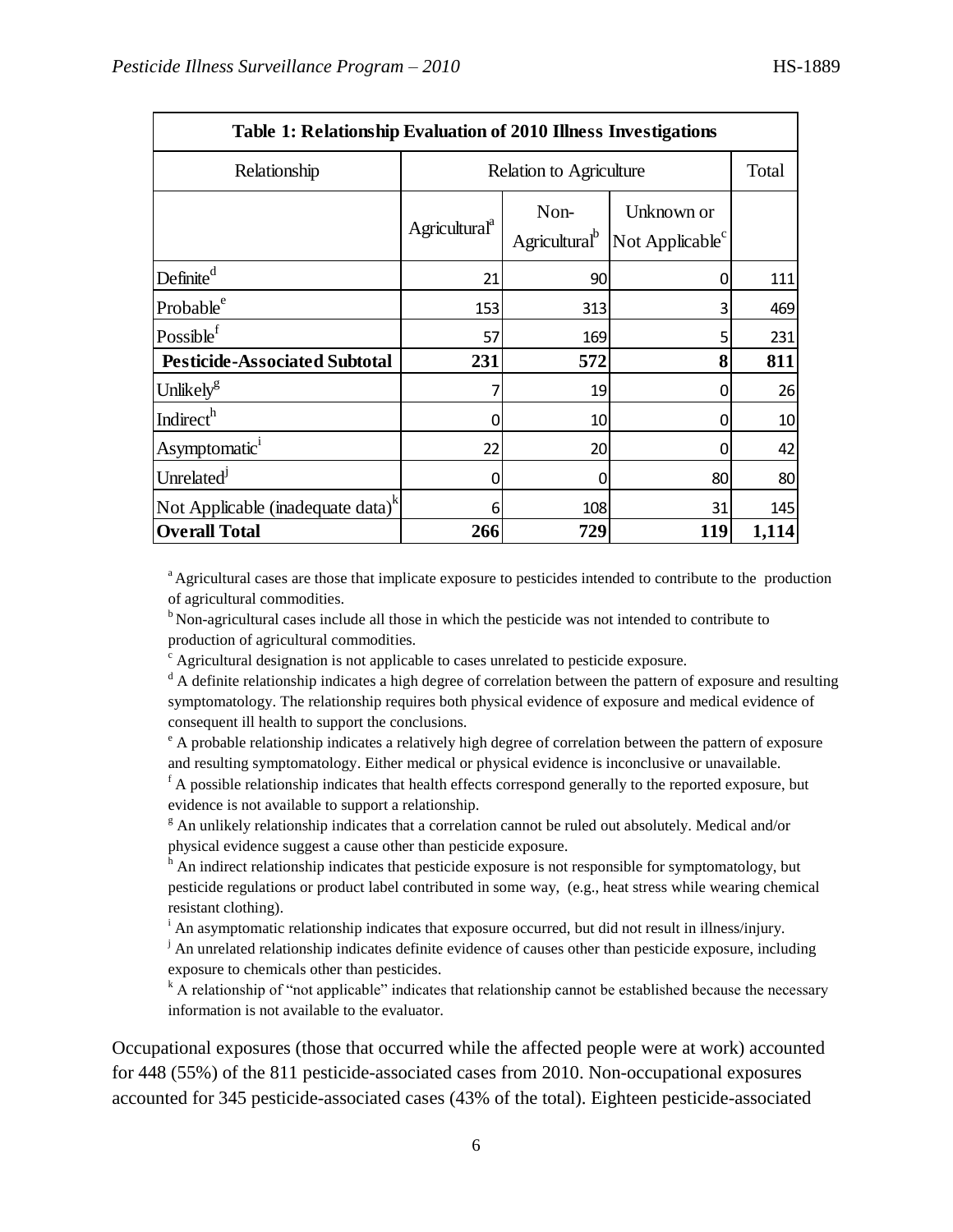cases could not be characterized as occupational or non-occupational; six of these 18 also could not be characterized as agricultural or non-agricultural.

Enforcement actions often are still under consideration when DPR receives the illness investigative reports, thus linking cases to Enforcement Branch violations is approximate. Based on the information available at the time of evaluation, WHS scientists concluded that of the 811 pesticide-associated cases, 417 (51%) provided evidence that violation of safety requirements had contributed to exposure, and harm might have been avoided if all the people involved had adhered strictly to safety procedures already required by regulations and/or pesticide labels. Noncompliance with regulations (e.g. paperwork violations) that did not contribute to the pesticide exposure was identified in 67 (8%) cases. Scientists remained uncertain whether violations contributed to 107 cases (13%), and 220 cases (27%) had health effects attributed to pesticide exposure in spite of apparent compliance with all applicable label instructions and safety regulations. Of these 220 cases, 45 (20%) were attributed to pesticides used for agricultural purposes. Further evaluation of these cases is needed to determine if additional safety requirements are appropriate.

#### **Legislative update – AB1963**

The passage of Assembly Bill 1963 (Nava, Chapter 369, Statutes of 2010), which added Section 105206 to the Health and Safety Code (HSC), requires clinical laboratories to provide DPR the results of all cholinesterase blood tests performed for agricultural pesticide-related exposures related to certain activities. AB 1963 was established to evaluate the Medical Supervision Program (California Food and Agriculture Code, Section 12981) which requires agricultural employers to contract with physicians to monitor employees who regularly handle toxicity category I or II pesticides that inhibit cholinesterase. Physicians order baseline and periodic blood testing to measure the level of activity of cholinesterase enzyme. HSC Section 105206 requires clinical laboratories to provide numeric results along with the reason medical providers ordered the cholinesterase tests (pursuant to Section 6728 of Title 3 CCR). Information on the patient, physician, employer and laboratory should also be provided. PISP scientists are looking into the possibility of integrating the data into a database in a way that links cholinesterase test results to the individuals tested, and identify changes over time. In 2015, DPR and OEHHA, in consultation with DPH, will produce a report on the effectiveness of the medical supervision program, and the usefulness of laboratory-based reporting of cholinesterase testing for pesticide illness and surveillance.

#### **PISP Cases in Cold-Storage Facilities**

In early 2010, two cases of pesticide illness reported to PISP prompted a large-scale monitoring and industrial hygiene effort intended to mitigate pesticide exposure within California's fruit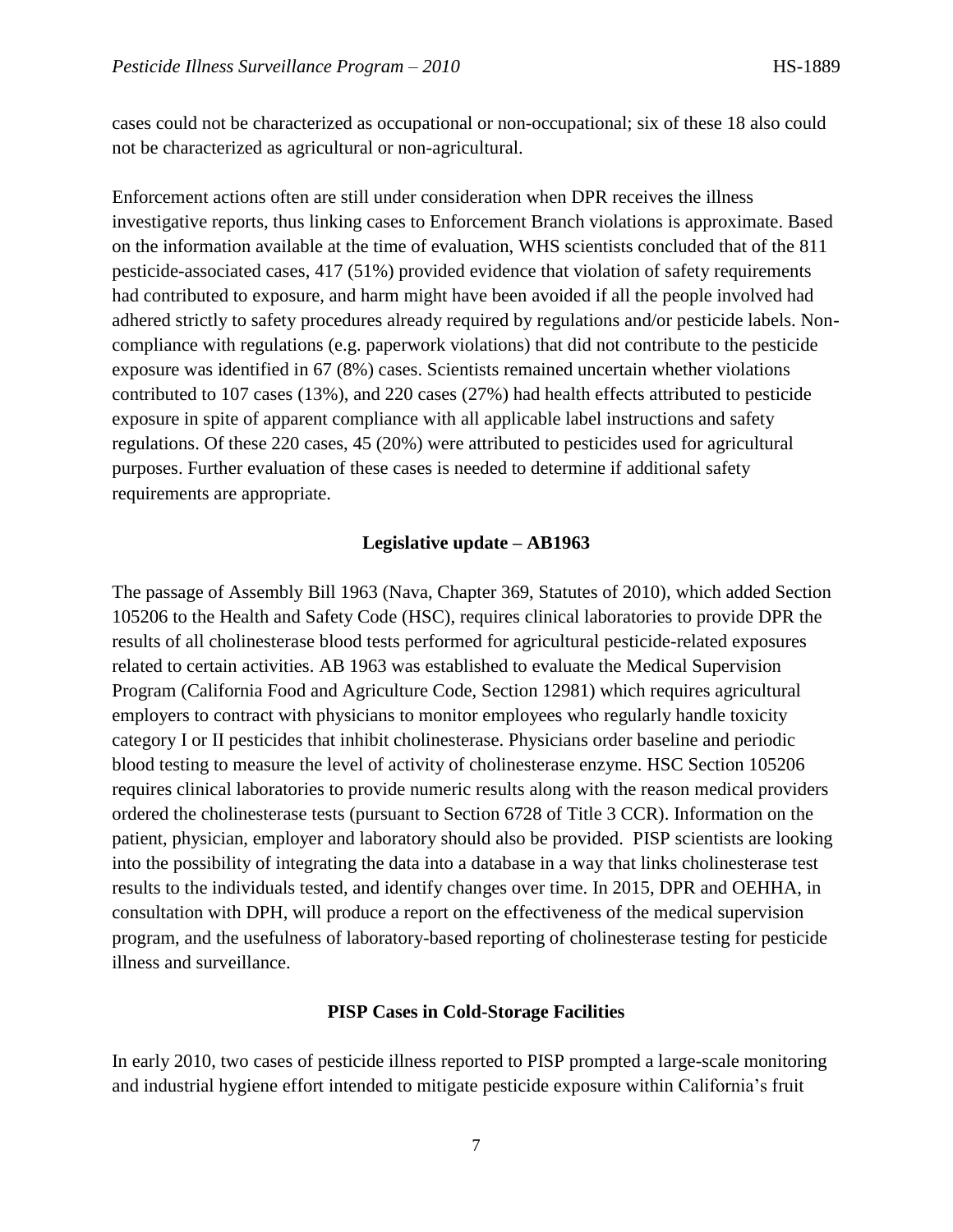cold storage facilities. Two fruit quality inspectors separately sought care for similar symptoms after approximately one month of assessing Chilean grape imports. The US Department of Agriculture (USDA) requires treatment of these grapes with the fumigant methyl bromide (MeBr) upon arrival to the United States.

The inspectors visited their personal physicians for neurological symptoms such as dizziness, memory troubles and difficulty walking. One of the men was initially suspected of having a stroke, but laboratory tests contradicted this. After discussing their health problems in March 2010, they discovered their similar symptoms. Medical evaluations confirmed they had MeBr poisoning when, in conjunction with their neurological symptoms, their blood bromide levels were substantially elevated. Both men endured months of disability, but by September 2010 they had fully recovered.

Scientists from DPR's Human Health Mitigation Program inspected fumigation practices and monitored MeBr levels from the fumigation and aeration at shipping docks, during transit and while in storage within cold-storage facilities (CSF). Results indicated excessive off-gassing of methyl bromide for about 36 hours after the post-fumigation aeration process. An air monitoring study of Chilean fruit, conducted in 2010 and 2011, confirmed that off-gassing of MeBr was a problem in the seven CSFs monitored: six in the Los Angeles basin and one in Central Valley. DPR established best management practices for Chilean fruit in cold storage facilities to reduce the risk of excessive MeBr exposure. In response to the study's findings and recommendations, California cold storage facilities have installed or deployed methyl bromide monitoring systems including colorimetric and/or continuous monitoring devices, implemented various exposure control protocols such as ventilation, work hour restrictions, and pre-purging of trailers before off-loading, and have made their workers aware of the situation through training and posting. DPR continues oversight of mitigation activities with on-site visits to verify compliance and spot-checks of a facility's monitoring results.

#### **Large Episode Agricultural Drift Cases**

In 2010, pesticide drift was associated with 115 (83%) of 139 fieldworker illnesses in twelve separate episodes. Two episodes of pesticide drift in Monterey County are highlighted because they involved a large number of people.

The first involved insecticide drift onto fieldworkers. Five hours after an application began, 32 fieldworkers arrived at a field to harvest strawberries about 1200 feet away from an ongoing insecticide treatment to a nearby field. Thirty-one of the workers reported that an odor from the neighboring application bothered them. The crew was moved away from the odor and finished the harvest from the previous day. As the fieldworkers continued to work, two workers symptoms persisted. The farm manager, who was aware of the application and odor, told the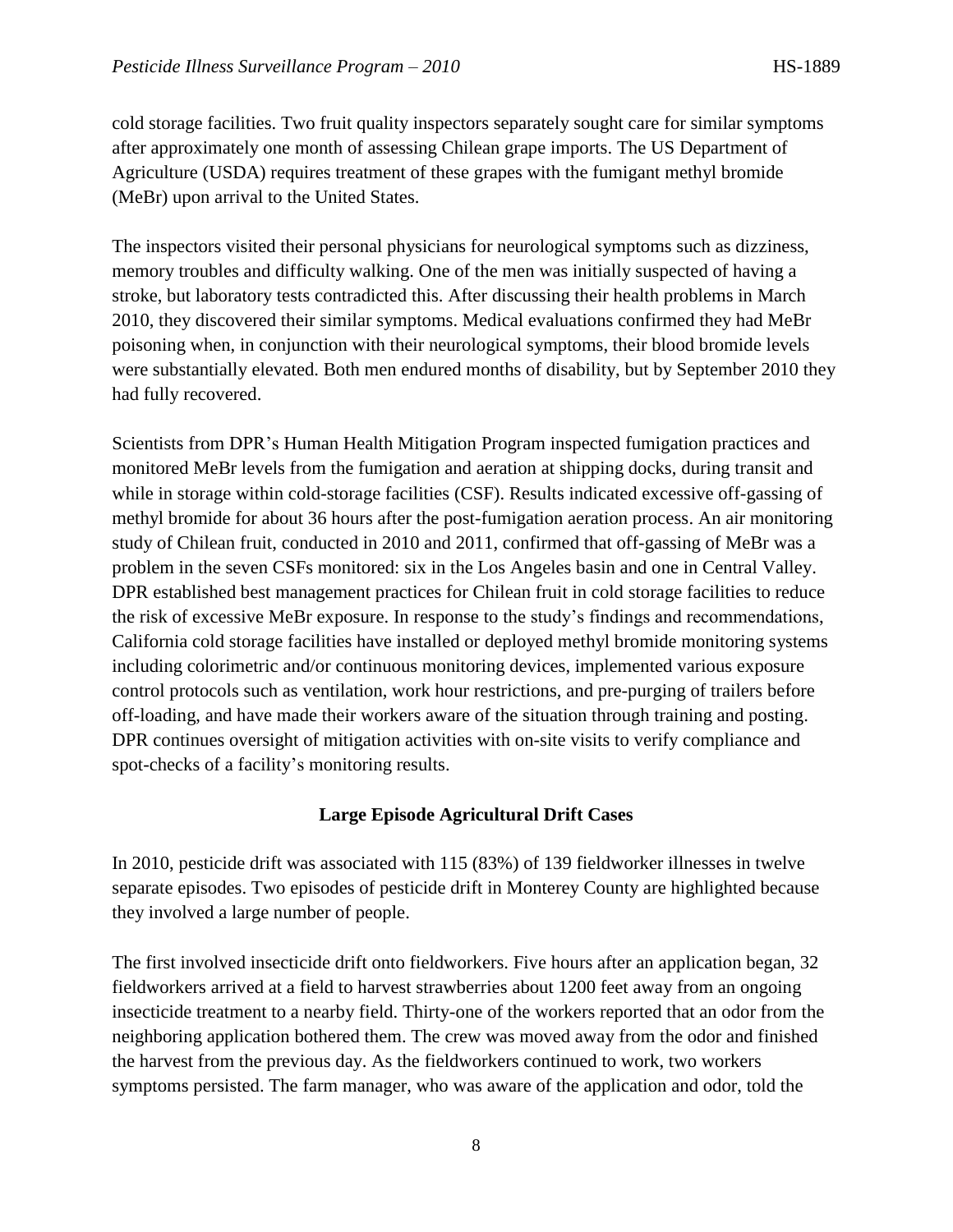workers they could seek care if their symptoms persisted. In all, 22 fieldworkers reported symptoms and only the two who reported persistent symptoms were taken for care. The growers were cited for failure to take their employees for medical management when there were reasonable grounds to believe that an exposure to a pesticide had occurred. The handler training records did not include the use of the pesticide involved, fenpyroximate. On interviews of the applicator, mixer/loader and supervisors, they said the insecticide applied was new to them. Weather station data showed wind was blowing between 3-7.7 mph southwest, towards the direction of the harvest crew.

Also in Monterey County, a broccoli harvesting crew of 26 fieldworkers unknowingly violated an active inner buffer zone when they arrived to work in a field adjacent to another field that had been fumigated with methyl bromide (57%) and chloropicrin (43%) the previous day. When the workers arrived, the restricted entry interval was still in effect for approximately 12 more hours. The workers parked their cars within 10 feet of the fumigated field, which did not leave much room for the harvesting machine to pass. As a result, the harvesting machine operator accidentally drove over the tarpaulin and tore open a 120-ft section. Twenty-one of the 26 workers reported symptoms, such as shortness of breath, coughing, throat, nose and eye irritation, headaches, nausea and dizziness. Some were taken for care and others went to another work site. An investigation into the incident revealed the broccoli grower had agreed to allow the buffer zone to extend onto his property, since the harvest was not scheduled to start until restricted entry interval (REI) ended. Due to an oversight by the farm manager, he allowed the harvesters to start a day earlier.

After the harvesters left, the applicator, the operator of the fumigated field, and the broccoli grower sent three workers to repair the damaged tarpaulin. They recognized the buffer zone was incompletely posted and improvised signs to complete posting. The agricultural commissioner cited the operator of the fumigated field for inadequate posting and the broccoli grower for neglecting to warn the harvesters about the fumigation and allowing them to enter the field. The commissioner also cited the labor contractor for not leaving promptly when workers first reported symptoms or taking the whole crew for care.

#### **Non-agricultural drift**

Non-agricultural drift episodes resulted in 146 illnesses in 2010. While most incidents affected only one person, ten of 105 total episodes affected at least two individuals, and one involved 18 people.

In Los Angeles County, a property owner allegedly applied an insecticide he purchased online to several unoccupied units to control roaches. The landlord said he was mandated by the Los Angeles County Department of Public Health to treat the cockroach infested units within the two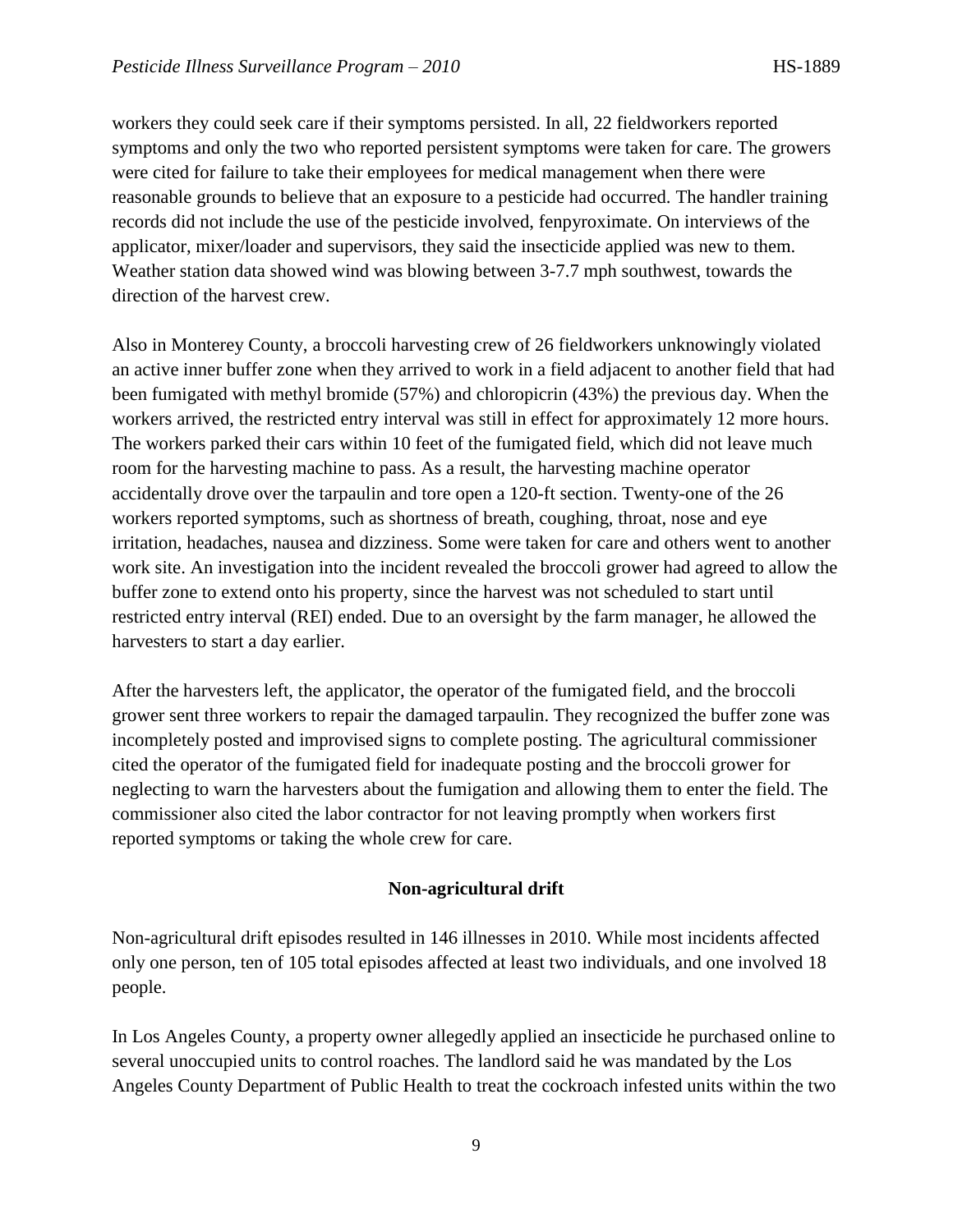apartment buildings. An investigation was initiated when a tenant from one of the treated units called the local CAC office complaining of symptoms he experienced after the application. Another resident soon called the county office to complain. When county staff questioned others, at least 18 residents reported symptoms, such as headache, nausea, vomiting and respiratory symptoms following the application. Only one resident sought medical attention. Samples taken from the treated units confirmed the use of cypermethrin, but the CAC could not find any evidence of a use in conflict with the label. The solvent in the product is known to cause a strong odor, which could have been a source for the symptoms. The landlord hired a pest control company to do additional spraying for cockroaches and was advised to use a licensed company to handle his pest control needs in the future.

#### **Pesticide Illness in Schools**

Forty-four illnesses evaluated as definitely, probably, or possibly associated with pesticide exposure occurred in schools. PISP defines schools as establishments that provide academic or technical instruction, including day care centers.

The majority of school pesticide illnesses were incurred in the course of employment (59%) and in non-agricultural circumstances (61%).

Twelve (27%) of the 44 cases involved children, but 11 of these stemmed from an episode that occurred in 2009 but were added to the PISP database in 2010. The remaining school-related child illness involved a 21 month old who inhaled bleach fumes from an empty pitcher that had contained diluted bleach used to disinfect toys at a daycare center. According to the teacher, the child vomited once, was coughing and gasping for air. She was taken for care and recovered without incident.

Of the remaining illness cases at schools, fourteen episodes involved one person apiece, two episodes affected two people, one involved at least six people, and one was implicated in eight adult illnesses.

In Santa Barbara County, at least six people at an elementary school developed symptoms while an agricultural field 1/3 mile east of the school was being fumigated with chloropicrin. The principal and five cafeteria workers all suffered symptoms at the school. Four students also complained of burning eyes, but they were not assigned case numbers because identifying information was not available. When a county investigator also developed symptoms near the application site, he drove to the injection point to stop the application but it was already completed. The investigation revealed the pesticide control business failed to comply with permit conditions which required application of a second water seal to a treated area and to monitor the field a day after application.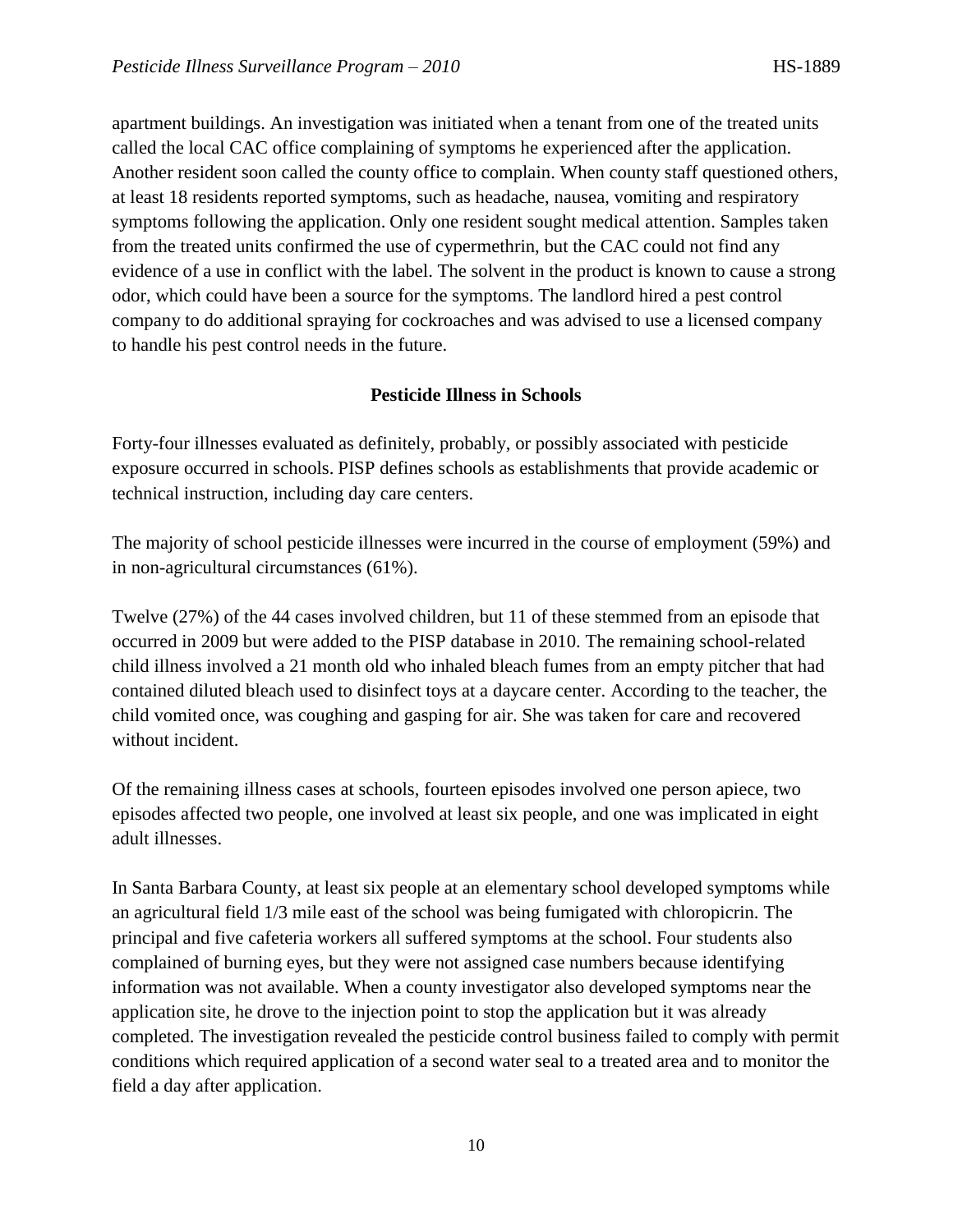#### **Morbidity and Mortality**

Of the 811 cases evaluated as associated with pesticide exposure, 22 people were hospitalized and 98 people reported time lost from work or normal activity (e.g. going to school) (Table 2). Fourteen of the 22 people hospitalized (64%), ingested a pesticide. Two of the ingestion cases were ultimately fatal. Thirteen of the 22 (59%) of the hospitalized patients acknowledged suicide attempts.

| Table 2: Summary of Pesticide-Associated <sup>a</sup><br>Hospitalization and Disability, 2010 |                              |                                                      |                  |  |
|-----------------------------------------------------------------------------------------------|------------------------------|------------------------------------------------------|------------------|--|
| <b>Relationship</b>                                                                           | <b>Total</b><br><b>Cases</b> | <b>Number</b><br>Hospitalize $d^d$ Time <sup>e</sup> | <b>Lost Work</b> |  |
| Definite/Probable <sup>b</sup>                                                                | 580                          | 20                                                   | 81               |  |
| Possible <sup>c</sup>                                                                         | 231                          |                                                      | 17               |  |
| <b>Total Cases</b>                                                                            | 811                          | 22                                                   | 98               |  |

<sup>a</sup> Pesticide-associated cases are those in which pesticide exposure was evaluated as definite, probable, or possible contributor to ill health.

 $\rm^b$ A definite relationship indicates a high degree of correlation between the pattern of exposure and resulting symptomology. The relationship requires both physical evidence of exposure and medical evidence of consequent ill health to support the conclusions. A probable relationship indicates a relatively high degree of correlation between the pattern of exposure and resulting symptomology. Either medical or physical evidence is inconclusive or unavailable.

 $c^c$  A possible relationship indicates health effects correspond generally to the reported exposure, but evidence is not available to support a relationship.

<sup>d</sup> Number of associated cases who were admitted and spent at least one full day (24-hour period) hospitalized.

<sup>e</sup> Number of associated cases who missed at least one day of work or normal activity such as school.

There were a total of five fatalities reported, two of whom died while hospitalized. Three of the five incidents were due to suicide. Two of the three suicides involved ingestion of pesticides (an herbicide and suspected insecticide), while the third suicide involved mixing pesticides with household cleaners to produce a lethal gas. This method, referred to as detergent suicide, has sparked much discussion in emergency response and occupational health literature in recent years. Of the remaining two non-suicide related fatalities, one man died after he drank juice unknowingly spiked with paraquat by a friend playing a prank. He vomited blood, had difficulty breathing, and was visibly jaundiced. He developed pulmonary fibrosis and died after an undetermined amount of time in the hospital. The other involved a man with Alzheimer's Disease, who was found dead after entering a tarped home that was being fumigated with sulfuryl fluoride. A structural pest control operator noticed a section of a sealed tarp had been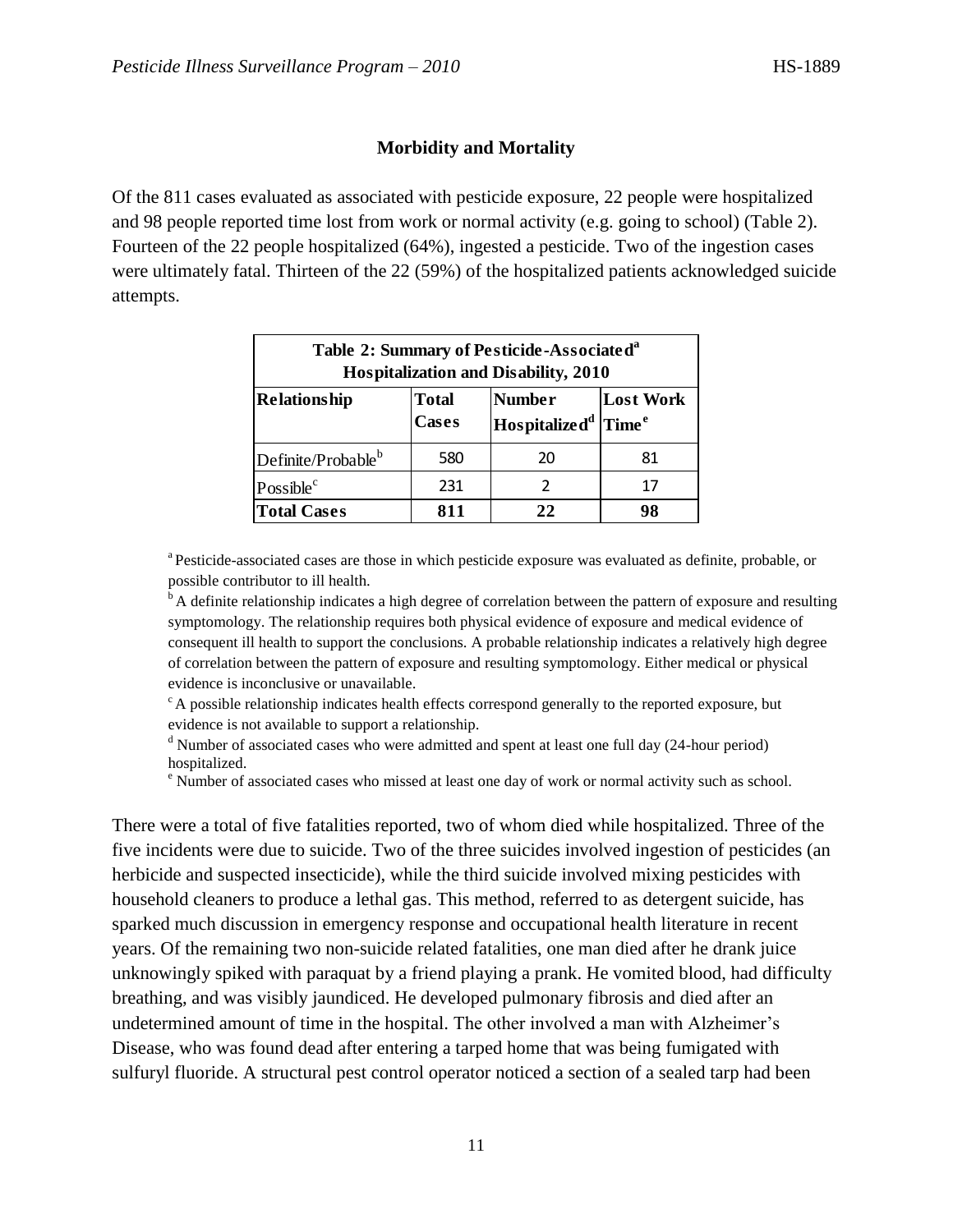tampered with. When he investigated, he found the man dead on the sofa. He was last seen near the treatment site and apparently ignored warnings to leave the area.

Tabular summaries presenting different aspects of the data are available online at <http://www.cdpr.ca.gov/docs/whs/pisp.htm> or by contacting the WHS Branch at (916) 445-4222.